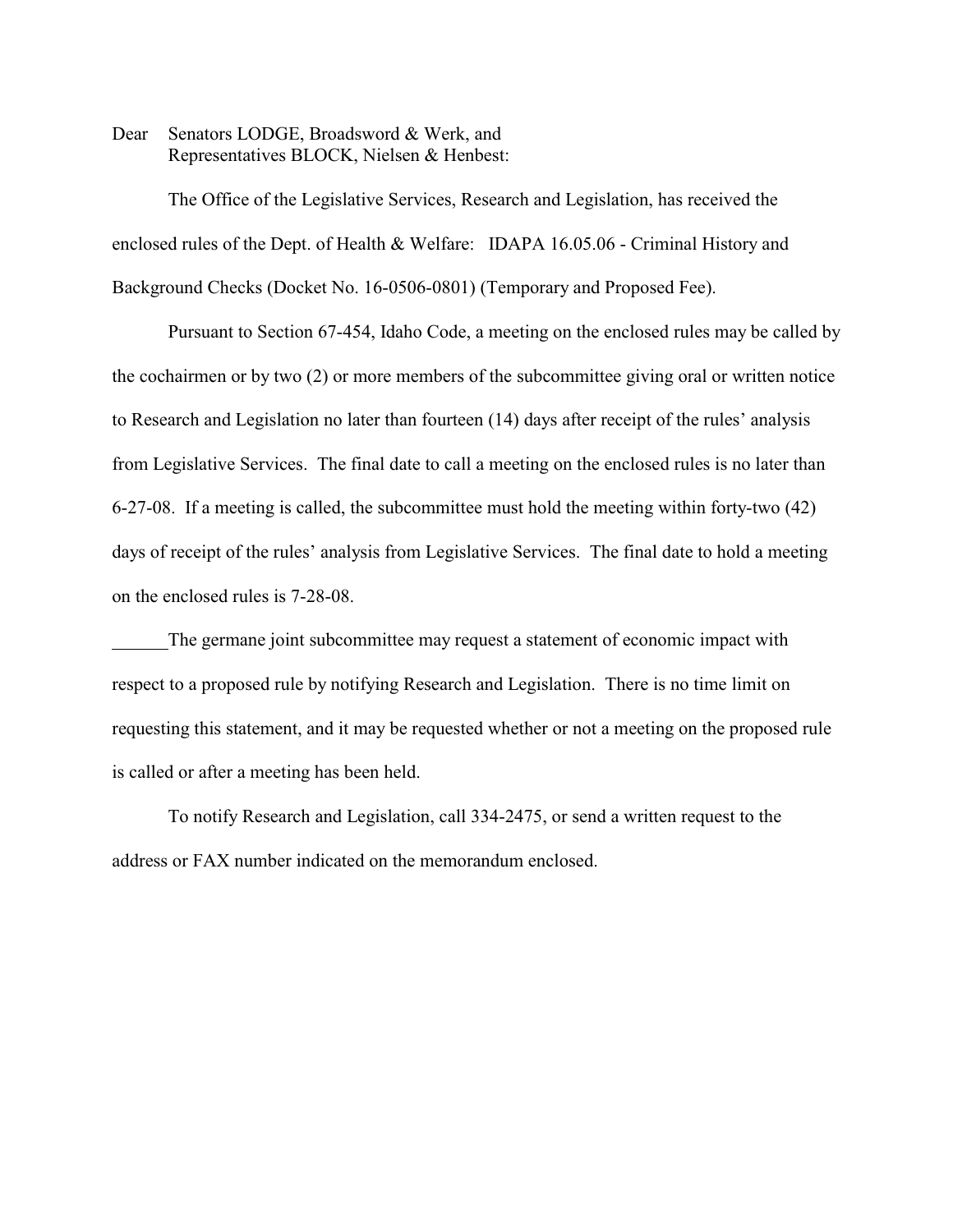#### **MEMORANDUM**

| TO:             | Rules Review Subcommittee of the Senate Health & Welfare Committee and the<br>House Health & Welfare Committee                                        |
|-----------------|-------------------------------------------------------------------------------------------------------------------------------------------------------|
| <b>FROM:</b>    | Research & Legislation Staff - Paige Alan Parker                                                                                                      |
| DATE:           | June 9, 2008                                                                                                                                          |
| <b>SUBJECT:</b> | Department of Health and Welfare - IDAPA 16.05.06 - Criminal History and<br>Background Checks (Docket No. 16-0506-0801) (Temporary and Proposed Fee). |

Through Docket No. 16-0506-0801, the Department of Health and Welfare is increasing the fee for a Department fingerprint-based criminal history and background check from \$48 to \$55 and seeking to add the crimes of identity theft and attempted strangulation to its list of convicted criminal activity which requires the Department to issue an unconditional denial if the conviction occurred within five years.

 According to the Department, the temporary and proposed fee rule is authorized by section 56-1004A, Idaho Code.

 Section 56-1004A, Idaho Code, enacted in 2005 and amended in 2006, specifically deals with criminal history and background checks. Under the provisions of that section, the legislature authorizes the Department "to conduct criminal history and background checks of individuals who provide care or services to vulnerable adults or children and are identified in rule as being required to have a criminal history and background check." Section 56-1004A(1), Idaho Code. The Department is specifically required to promulgate rules "to further define those individuals who are required to have a background check," section 56-1004A(3), Idaho Code, to define the time frame for submitting the application, ibid, and to "determine which crimes disqualify the applicant and for what period of time," section 56-1004A(4), Idaho Code. The section anticipates that fingerprinting will be part of the criminal history and background check process. Section 56-1004A(3), Idaho Code. The applicant is responsible for the cost of the background check. Section 56-1004A(5), Idaho Code.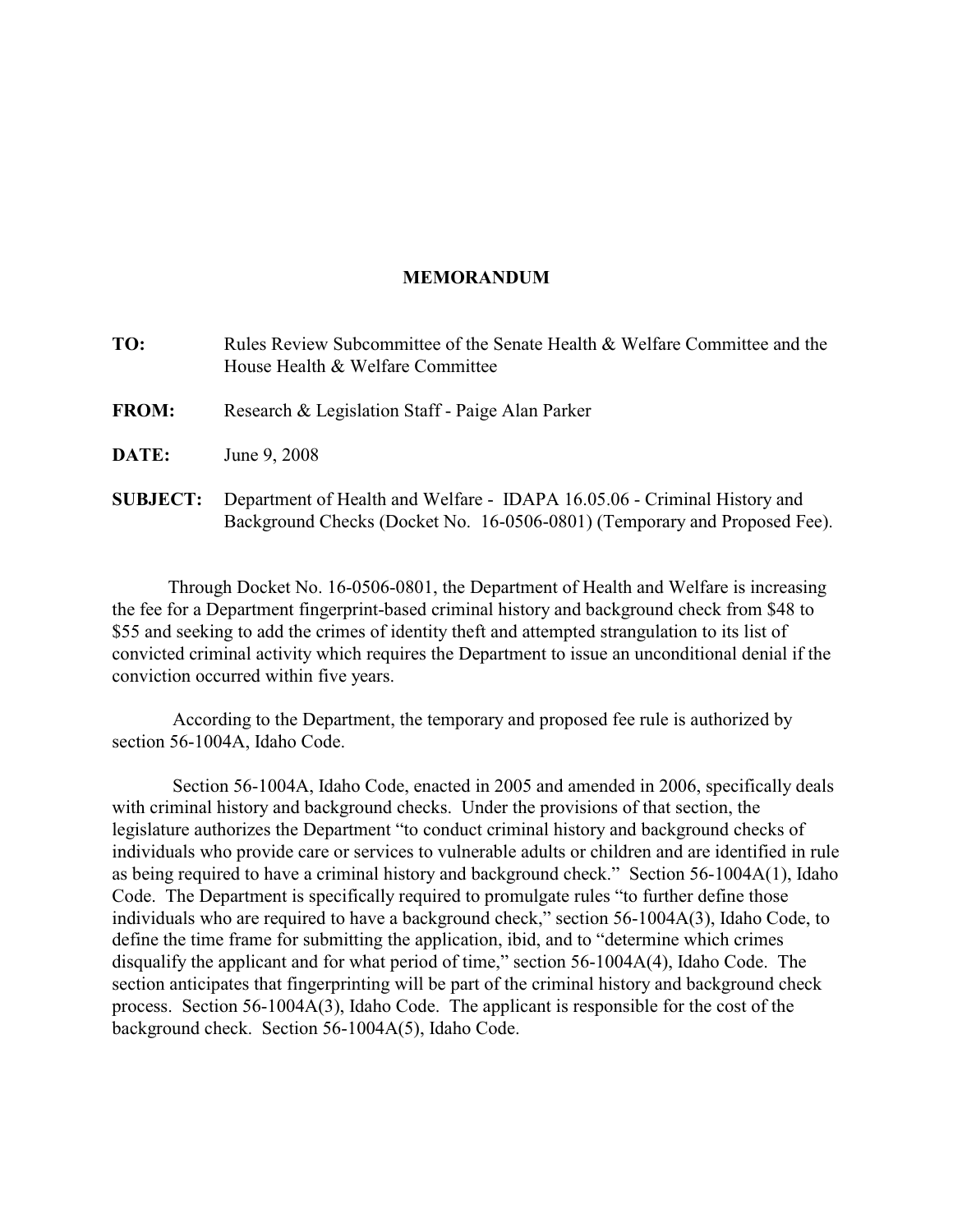The Governor's justification for the temporary rule is the protection of the public health, safety or welfare and to comply with governing law under section 56-1004A, Idaho Code. In compliance with section 67-5226(2), Idaho Code, the Governor has found that the fee increase is necessary to avoid immediate danger. The temporary rule goes into effect on July 1, 2008.

According to the Department, statute requires an applicant to pay a fee for a criminal history check, the amount of which is being increased from \$48 to \$55 under the temporary and proposed rule. This fee was last increased from \$45 to \$48 effective October 1, 2007. The Department anticipates that this fee increase will prevent an increase in the state general fund cost by approximately \$67,600 for fiscal year 2009. The Department states that negotiated rulemaking was not conducted because the rule is necessary to protect the public health, safety or welfare and to comply with governing law.

Public hearings will be held if requested in writing by 25 persons, a political subdivision or an agency not later that July 16, 2008. All written comments must be directed to the Department on or before July 23, 2008.

#### **ANALYSIS**

Besides increasing the criminal history and background check fee by \$7, the temporary and proposed fee rule adds sections 18-923, 18-3126 and 28-51-101 through 28-51-107, Idaho Code, to the list of offenses which require the Department to issue an unconditional denial for an individual who has been convicted of the offense for 5 years from the date of the conviction.

Section 18-923, dealing with attempted strangulation of a household member or a person with whom the defendant has or had a dating relationship, was added to the Idaho Code in 2005. The crime is a felony. No injuries are required to prove attempted strangulation. The prosecution is not required to show that the defendant intended to kill or injure the victim.

Section 18-3126, Idaho Code, has been on the books since 1999 and makes it a crime for any person to obtain or record personal identifying information of another person without the authorization of that person, with the intent that the information be used to obtain or attempt to obtain credit, money, goods or services in the name of the other person without the consent of that person.

Sections 28-51-101 and 28-51-102, Idaho Code, dealing with blocking of information by a credit reporting agency where there has been a theft of personal identity, were repealed in 2008 by Senate Bill 1380 and replaced with new sections 28-52-101 through 28-52-109, Idaho Code, the Credit Report Protection Act. Section 28-51-103, which remains good law, does not deal with identity theft but creates a civil penalty for failure of a merchant to limit the payment card digits printed on a sale receipt to five numbers. Sections 28-51-104 through 28-51-107, Idaho Code, are also good law but do not create criminal liability. Instead, these sections provide civil remedies for failure of an agency individual or commercial entity to provide prompt notice of a breach of security of a computerized database containing personal information.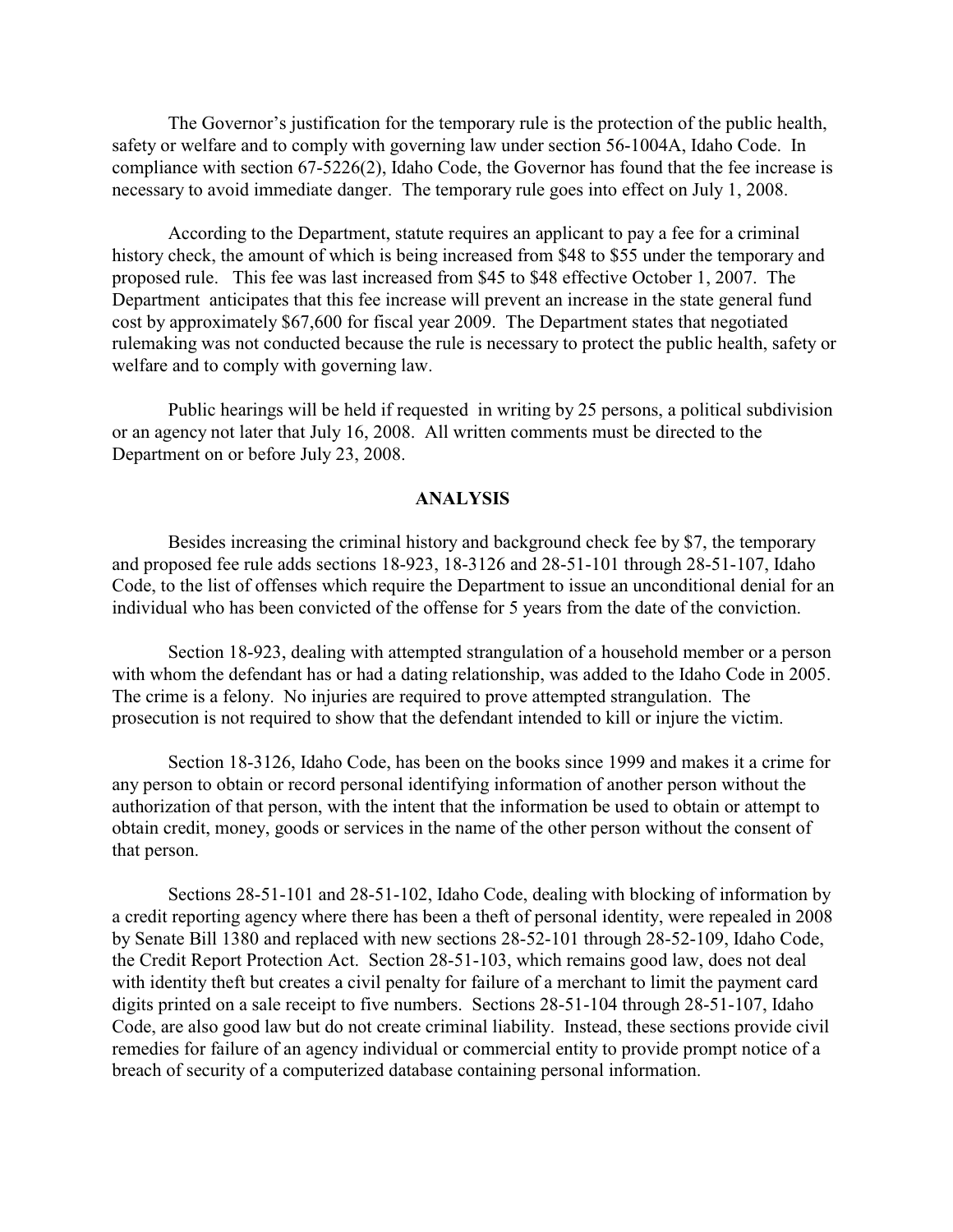The Department is addressing these issues and is expected to delete the references to section 28-51-101 through 28-51-107, Idaho Code.

# **SUMMARY**

 The Department's temporary and proposed fee rule appears to be authorized by and is consistent with section 56-1004A, Idaho Code.

cc: Sherri Kovach, Program Supervisor, Department of Health and Welfare - Administrative Procedures Section; Steve Bellomy, Department of Health and Welfare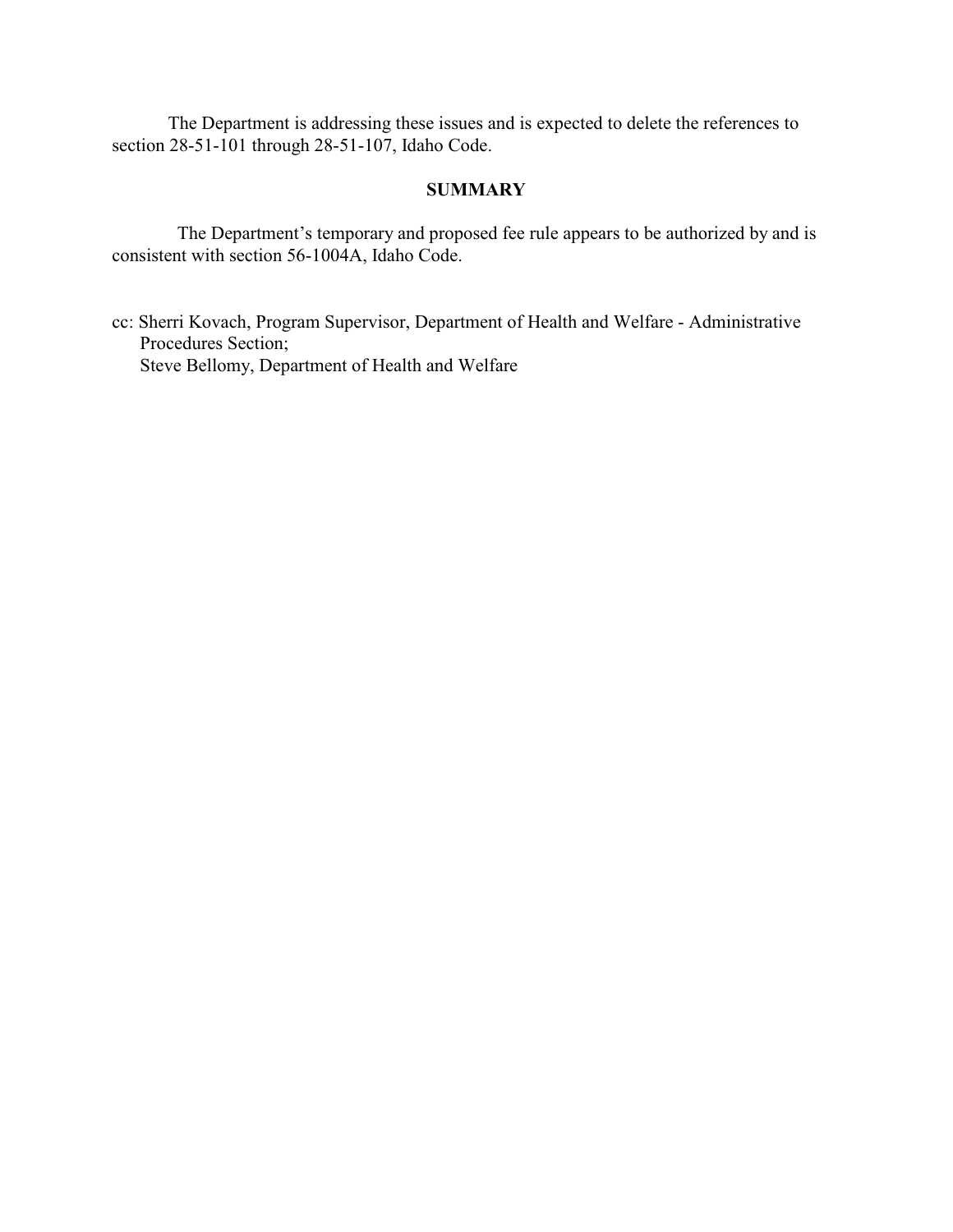## **IDAPA 16 - DEPARTMENT OF HEALTH AND WELFARE**

#### **16.05.06. - CRIMINAL HISTORY AND BACKGROUND CHECKS**

#### **DOCKET NO. 16-0506-0801 (FEE RULE)**

#### **NOTICE OF RULEMAKING - TEMPORARY AND PROPOSED RULE**

**EFFECTIVE DATE:** The effective date of the temporary rule is July 1, 2008.

**AUTHORITY:** In compliance with Sections 67-5221(1) and 67-5226, Idaho Code, notice is hereby given that this agency has adopted a temporary rule, and proposed rulemaking procedures have been initiated. The action is authorized pursuant to Section 56-1004A, Idaho Code.

**PUBLIC HEARING SCHEDULE:** Public hearing(s) concerning this rulemaking will be scheduled if requested in writing by twenty-five (25) persons, a political subdivision, or an agency, not later than July 16, 2008.

The hearing site(s) will be accessible to persons with disabilities. Requests for accommodation must be made not later than five  $(5)$  days prior to the hearing, to the agency address below.

**DESCRIPTIVE SUMMARY:** The following is the required finding and concise statement of its supporting reasons for adopting a temporary rule and a nontechnical explanation of the substance and purpose of the proposed rulemaking:

The Department conducts criminal history and background checks. The actual cost to complete these checks is the responsibility of the applicant, under Section 56-1004A(5), Idaho Code. The Department is increasing the fee amount for a criminal history and background check to cover current costs in compliance with statute. These rules are also being amended to add two additional 5-year disqualifying crimes to better protect vulnerable adults and children.

**TEMPORARY RULE JUSTIFICATION:** Pursuant to Section 67-5226(1)(a), Idaho Code, the Governor has found that temporary adoption of the rule is appropriate for the following reasons:

These rules are necessary to protect the public health, safety, or welfare, and to comply with governing law under Section 56-1004A, Idaho Code.

**FEE SUMMARY:** Pursuant to Section 67-5226(2), the Governor has found that the fee or charge being imposed or increased is justified and necessary to avoid immediate danger and the fee is described herein:

The fee amount for providing criminal history and background checks is based on costs incurred to complete these checks. This temporary fee rule increases the fee an applicant must pay to cover current costs.

**FISCAL IMPACT:** The following is a specific description, if applicable, of any fiscal impact on the state general fund greater than ten thousand dollars (\$10,000) during the fiscal year:

The fiscal impact of this change will prevent an increase in the state general fund costs by approximately \$67,600 for fiscal year 2009. Any shortfall the Department incurs from providing criminal history and background checks would need to be paid by general fund money. An analysis of the Department's costs shows that, based on the current volume, the fee needs to be increased to \$55.00 per criminal history check.

**NEGOTIATED RULEMAKING:** Pursuant to IDAPA 04.11.01.811, negotiated rulemaking was not conducted because this rule change is necessary to protect the public health, safety, or welfare, and to comply with governing law.

**ASSISTANCE ON TECHNICAL QUESTIONS, SUBMISSION OF WRITTEN COMMENTS:** For assistance on technical questions concerning the temporary and proposed rule, contact Steve Bellomy (208) 334-0609.

Anyone may submit written comments regarding the proposed rulemaking. All written comments must be directed to the undersigned and must be delivered on or before July 23, 2008.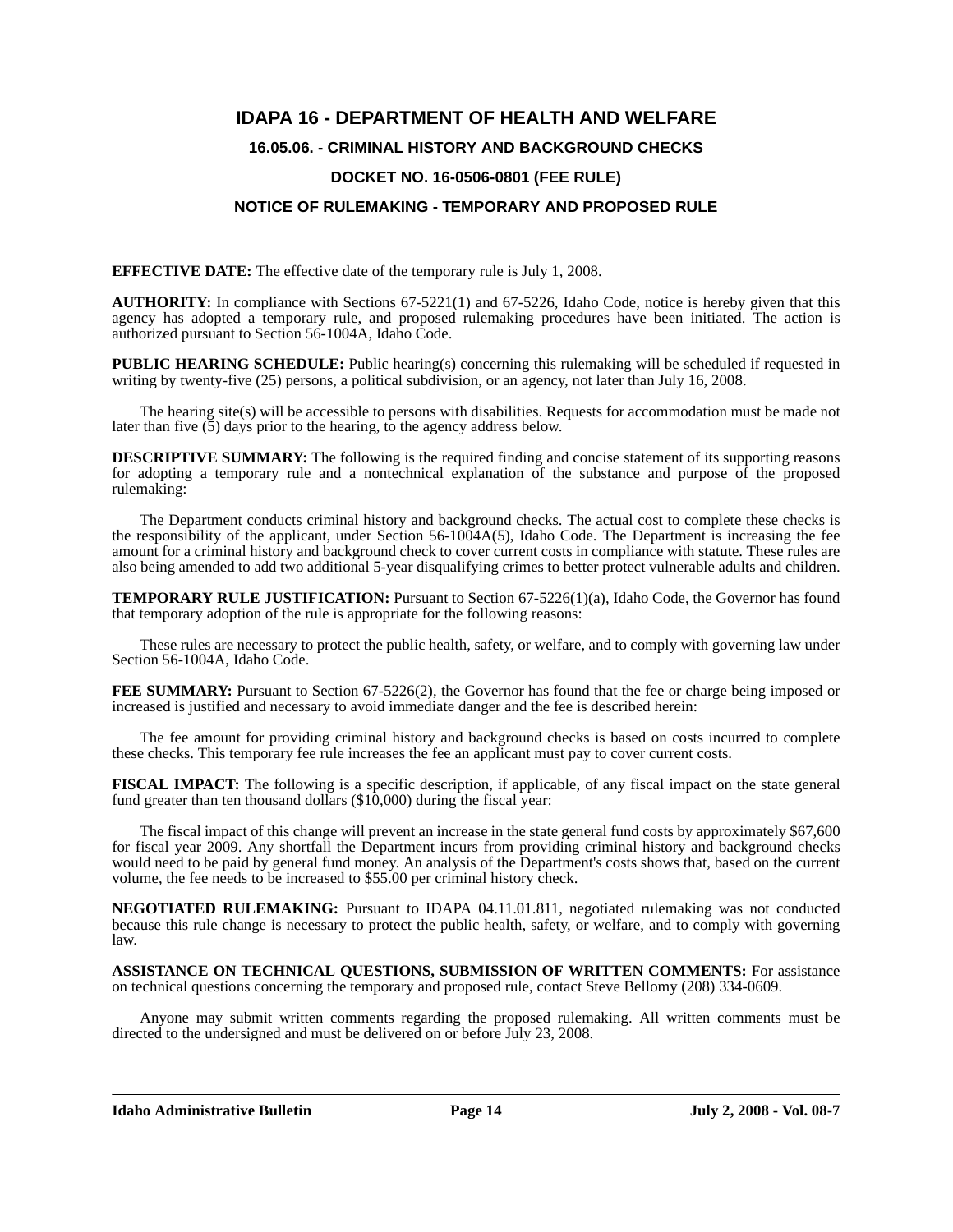DATED this 30th day of May, 2008.

Sherri Kovach Program Supervisor DHW - Administrative Procedures Section 450 West State Street - 10th Floor P.O. Box 83720 Boise, Idaho 83720-0036 (208) 334-5564 phone; (208) 334-6558 fax kovachs@dhw.idaho.gov e-mail

### **THE FOLLOWING IS THE TEXT OF DOCKET NO. 16-0506-0801**

#### **050. FEES AND COSTS FOR CRIMINAL HISTORY AND BACKGROUND CHECKS.**

The fee for a Department fingerprint-based criminal history and background check is *forty-eight dollars (\$48)* fifty-<u>five dollars (\$55</u>) for an individual. The applicant is responsible for the cost of the criminal history and background check except where otherwise provided by Department rules.  $\left(3-26-08\right)/7-1-08$ check except where otherwise provided by Department rules.

#### *(BREAK IN CONTINUITY OF SECTIONS)*

#### **210. DISQUALIFYING CRIMES RESULTING IN AN UNCONDITIONAL DENIAL.**

An individual is not available to provide direct care or services when the individual discloses or the criminal history and background check reveals a conviction for a disqualifying crime on his record as described in Subsections 210.01 and 210.02 of this rule. (3-26-08) and  $210.\overline{0}2$  of this rule.

**01. Disqualifying Crimes**. The disqualifying crimes described in Subsections 210.01.a through 210.01.v. of these rules will result in an unconditional denial being issued. (3-26-08)

**a.** Abuse, neglect, or exploitation of a vulnerable adult, as defined in Section 18-1505, Idaho Code; (3-26-08)

**b.** Aggravated, first-degree and second-degree arson, as defined in Sections 18-801 through 18-803, and 18-805, Idaho Code; (3-26-08)

**c.** Crimes against nature, as defined in Section 18-6605, Idaho Code; (3-26-08)

**d.** Forcible sexual penetration by use of a foreign object, as defined in Section 18-6608, Idaho Code; (3-26-08)

- **e.** Incest, as defined in Section 18-6602, Idaho Code; (3-26-08)
- **f.** Injury to a child, felony or misdemeanor, as defined in Section 18-1501, Idaho Code; (3-26-08)
- **g.** Kidnapping, as defined in Sections 18-4501 through 18-4503, Idaho Code; (3-26-08)
- **h.** Lewd conduct with a minor, as defined in Section 18-1508, Idaho Code; (3-26-08)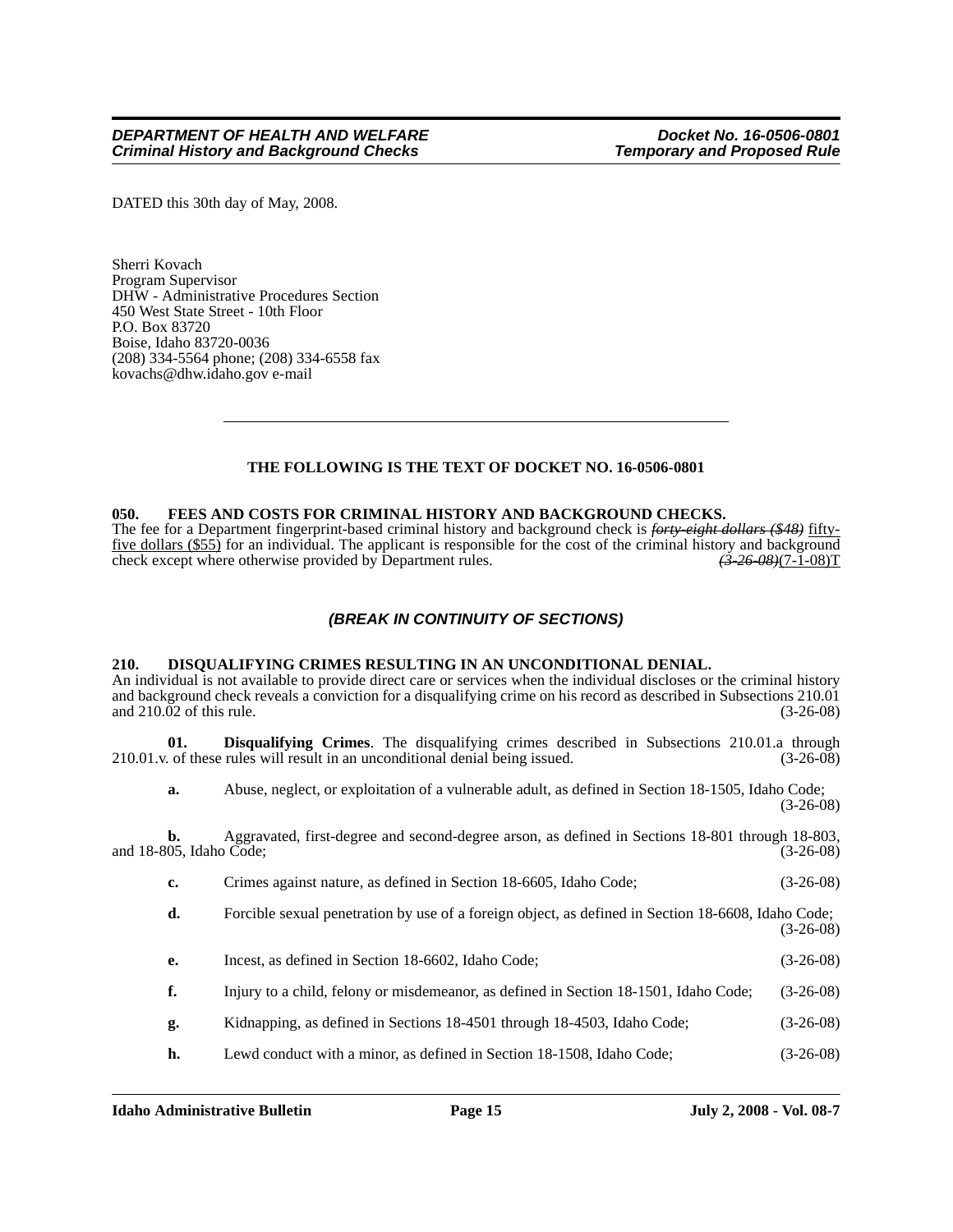|                                                                                                                                                                                                                                                                                                                  | i.                         | Mayhem, as defined in Section 18-5001, Idaho Code;                                                                                                                                                  | $(3-26-08)$ |  |
|------------------------------------------------------------------------------------------------------------------------------------------------------------------------------------------------------------------------------------------------------------------------------------------------------------------|----------------------------|-----------------------------------------------------------------------------------------------------------------------------------------------------------------------------------------------------|-------------|--|
|                                                                                                                                                                                                                                                                                                                  |                            | Murder in any degree, voluntary manslaughter, assault, or battery with intent to commit a serious<br>felony, as defined in Sections $18-4001$ , $18-4003$ , $18-4006$ , and $18-4015$ , Idaho Code; | $(3-26-08)$ |  |
|                                                                                                                                                                                                                                                                                                                  | k.                         | Poisoning, as defined in Sections 18-4014 and 18-5501, Idaho Code;                                                                                                                                  | $(3-26-08)$ |  |
|                                                                                                                                                                                                                                                                                                                  | l.                         | Possession of sexually exploitative material, as defined in Section 18-1507A, Idaho Code;                                                                                                           | $(3-26-08)$ |  |
|                                                                                                                                                                                                                                                                                                                  | m.                         | Rape, as defined in Section 18-6101, Idaho Code;                                                                                                                                                    | $(3-26-08)$ |  |
|                                                                                                                                                                                                                                                                                                                  | n.                         | Robbery, as defined in Section 18-6501, Idaho Code;                                                                                                                                                 | $(3-26-08)$ |  |
|                                                                                                                                                                                                                                                                                                                  | 0.                         | Felony stalking, as defined in Section 18-7905, Idaho Code;                                                                                                                                         | $(3-26-08)$ |  |
|                                                                                                                                                                                                                                                                                                                  | p.                         | Sale or barter of a child, as defined in Section 18-1511, Idaho Code;                                                                                                                               | $(3-26-08)$ |  |
|                                                                                                                                                                                                                                                                                                                  | q.                         | Sexual abuse or exploitation of a child, as defined in Sections 18-1506 and 18-1507, Idaho Code;                                                                                                    | $(3-26-08)$ |  |
|                                                                                                                                                                                                                                                                                                                  | r.                         | Video voyeurism, as defined in Section 18-6609, Idaho Code;                                                                                                                                         | $(3-26-08)$ |  |
|                                                                                                                                                                                                                                                                                                                  | s.                         | Enticing of children, as defined in Sections 18-1509 and 18-1509A, Idaho Code;                                                                                                                      | $(3-26-08)$ |  |
|                                                                                                                                                                                                                                                                                                                  | t.                         | Inducing individuals under eighteen (18) years of age into prostitution or patronizing a prostitute,<br>as defined in Sections 18-5609 and 18-5611, Idaho Code;                                     | $(3-26-08)$ |  |
|                                                                                                                                                                                                                                                                                                                  | u.                         | Any felony punishable by death or life imprisonment; or                                                                                                                                             | $(3-26-08)$ |  |
|                                                                                                                                                                                                                                                                                                                  |                            | Attempt, conspiracy, or accessory after the fact, as defined in Sections 18-205, 18-306, and 18-<br>1701, Idaho Code, to commit any of the disqualifying designated crimes.                         | $(3-26-08)$ |  |
| 02.<br>Disqualifying Five-Year Crimes. The Department will issue an unconditional denial for an<br>individual who has been convicted of the following crimes for five (5) years from the date of the conviction for the<br>crimes listed in Subsections 210.02.a. through 210.02.l. of this rule:<br>$(3-26-08)$ |                            |                                                                                                                                                                                                     |             |  |
|                                                                                                                                                                                                                                                                                                                  | a.                         | Aggravated assault, as defined in Section 18-905, Idaho Code;                                                                                                                                       | $(3-26-08)$ |  |
|                                                                                                                                                                                                                                                                                                                  | b.                         | Aggravated battery, as defined in Section 18-907(1), Idaho Code;                                                                                                                                    | $(3-26-08)$ |  |
|                                                                                                                                                                                                                                                                                                                  | c.                         | Arson in the third degree, as defined in Section 18-804, Idaho Code;                                                                                                                                | $(3-26-08)$ |  |
|                                                                                                                                                                                                                                                                                                                  | d.                         | Burglary, as defined in Section 18-1401, Idaho Code;                                                                                                                                                | $(3-26-08)$ |  |
|                                                                                                                                                                                                                                                                                                                  | e.                         | A felony involving a controlled substance;                                                                                                                                                          | $(3-26-08)$ |  |
|                                                                                                                                                                                                                                                                                                                  | f.                         | Felony theft, as defined in Section 18-2403, Idaho Code;                                                                                                                                            | $(3-26-08)$ |  |
|                                                                                                                                                                                                                                                                                                                  | g.<br>18-3124, Idaho Code; | Forgery of and fraudulent use of a financial transaction card, as defined in Sections 18-3123 and                                                                                                   | $(3-26-08)$ |  |
|                                                                                                                                                                                                                                                                                                                  | h.                         | Forgery and counterfeiting, as defined in Sections 18-3601 through 18-3620, Idaho Code;                                                                                                             | $(3-26-08)$ |  |
|                                                                                                                                                                                                                                                                                                                  | i.                         | Grand theft, as defined in Section 18-2407(1), Idaho Code;                                                                                                                                          | $(3-26-08)$ |  |